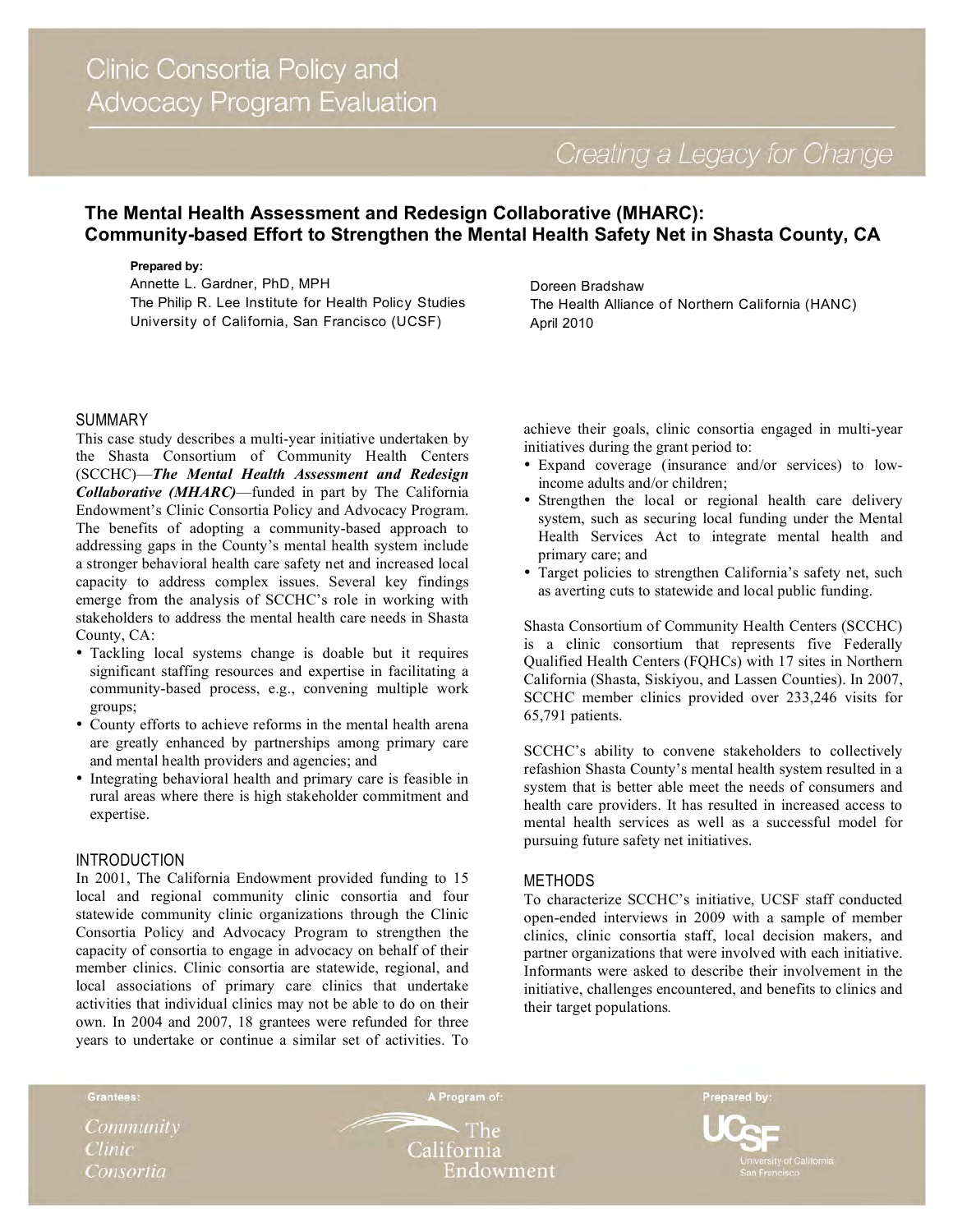### **FINDINGS**

THE ISSUE: DESIGNING A MENTAL HEALTH SYSTEM IN RURAL CALIFORNIA In 2004, the County Board of Supervisors in Shasta County voted to close the County's in-patient psychiatric facility due to reductions in state financial support. The closure was contingent on having another system in place to provide emergency psychiatric care to those who were previously using the facility. However, the result was a near-collapse of the mental health system and handling of crisis care services. There was a commingling of differently diagnosed mental health patients in the ERs and many patients were sent out of the County for services. It was difficult to keep up with the demand for services: The wait time for a mentally ill individual in the ER ranged from 4 to 36 hours, with longer wait times escalating the level of the crisis. Local providers were struggling to treat acute care patents. In May 2005, the Board of Supervisors held a community forum during which it became clear that a process was needed to assess the mental health system and to identify solutions.

## PROMISING SOLUTION: CONVENING A COMMUNITY-WIDE COLLABORATIVE

SCCHC offered to create an ongoing dialogue among stakeholders about the current mental health system and potential solutions. In 2006, it convened representatives from approximately 25 organizations, including multiple county agencies, consumers, safety net providers, and the Board of Supervisors. This group, the Mental Health Assessment Redesign Collaborative (MHARC), met monthly and focused on increasing its knowledge of the current mental health system as well as identifying alternative models for providing mental health services.

#### MAJOR MILESTONES: SCCHC RISES TO THE OPPORTUNITY

SCCHC was responsible for the planning, project management, and relationship building components of the process. It served as the lead agency and coordinated the group's activities, developed and submitted grant applications, solicited contributions from community partners, managed funds received through grants, and coordinated the five Workgroups. A 23-member Steering Committee comprised of key stakeholders, such as the Board of Supervisors, primary care and mental health providers, community members, county agencies, consumers, was identified in 2006. A Project Management Team was formed to monitor the Collaborative's work plans and report progress to the Steering Committee. A Community Advisory Council was formed to communicate MHARC activities and to create a consumer advocacy framework. Five Workgroups were formed: Access, Emergency Psychiatric Care, Finance, Rural, and Substance Abuse – Detox. For example, the Access Workgroup focused on the feasibility of a single point of entry to mental health services and coordinated training for primary care and behavioral health providers. The Rural Leadership Work Group includes all five SCCHC member clinics and focused on mental health services for rural communities. In sum, the Collaborative was an opportunity to break down barriers among agencies and stakeholders as well as facilitate "out of the box" thinking in developing solutions. The MHARC Vision was:

### *Our community will provide a full range of trusted and responsive mental health services that are locally accessible and delivered with dignity and respect to the whole person.*

Additionally, SCCHC worked with a County Analyst to collect and analyze emergency psychiatric care data from emergency rooms, law enforcement, clinics, and the Shasta County Mental Health Department. The findings of this analysis were presented to the Shasta County Board of Supervisors with recommendations for service improvement in 2005. SCCHC also created an electronic list serve to educate stakeholders about the progress of the county's mental health system. SCCHC secured additional funding from The California Endowment in a matching grant to assess the local mental health systems, identify promising models, and develop policy recommendations.

*Partnerships and collaborations:* Participation in the Collaborative required ongoing involvement by many players. However, the key partner organizations included: SCCHC member clinics, Shasta County agencies (mental health, alcohol and drug programs), County Board of Supervisors, the North Valley Medical Association, and law enforcement. In addition to participating on the Steering Committee, the representatives from these organizations kept the issues visible and devoted significant time and resources to maintaining the process.

#### OVERCOMING CHALLENGES:

A key hurdle was addressing historical tensions among stakeholders and creating consensus. The closure of the facility in 2004 exacerbated an already difficult situation. Additionally, clinic providers had varying positions on the role of the primary care clinic in treating mental health patients. However, SCCHC asked the Board to develop a collective resolution in regards to SCCHC's position. Board members agreed that SCCHC should be responsible for developing a systems approach and focusing best practices while clinics would take their own position on integrating mental health independently.

Throughout the process, the Collaborative had to overcome several obstacles to identifying and implementing changes to redesign the county's mental health system, including:

- Consensus on what the model would look like;
- Regulations such as coordinated policies among the county agencies and local mental health providers;
- The need for standardized data to monitor mental health outcomes; and
- The lack of health information technology to track patients.

Lastly, there was the need to counter negative media coverage, such as engaging a community relations person to draft talking points, and educating and including diverse media to get accurate and unbiased coverage.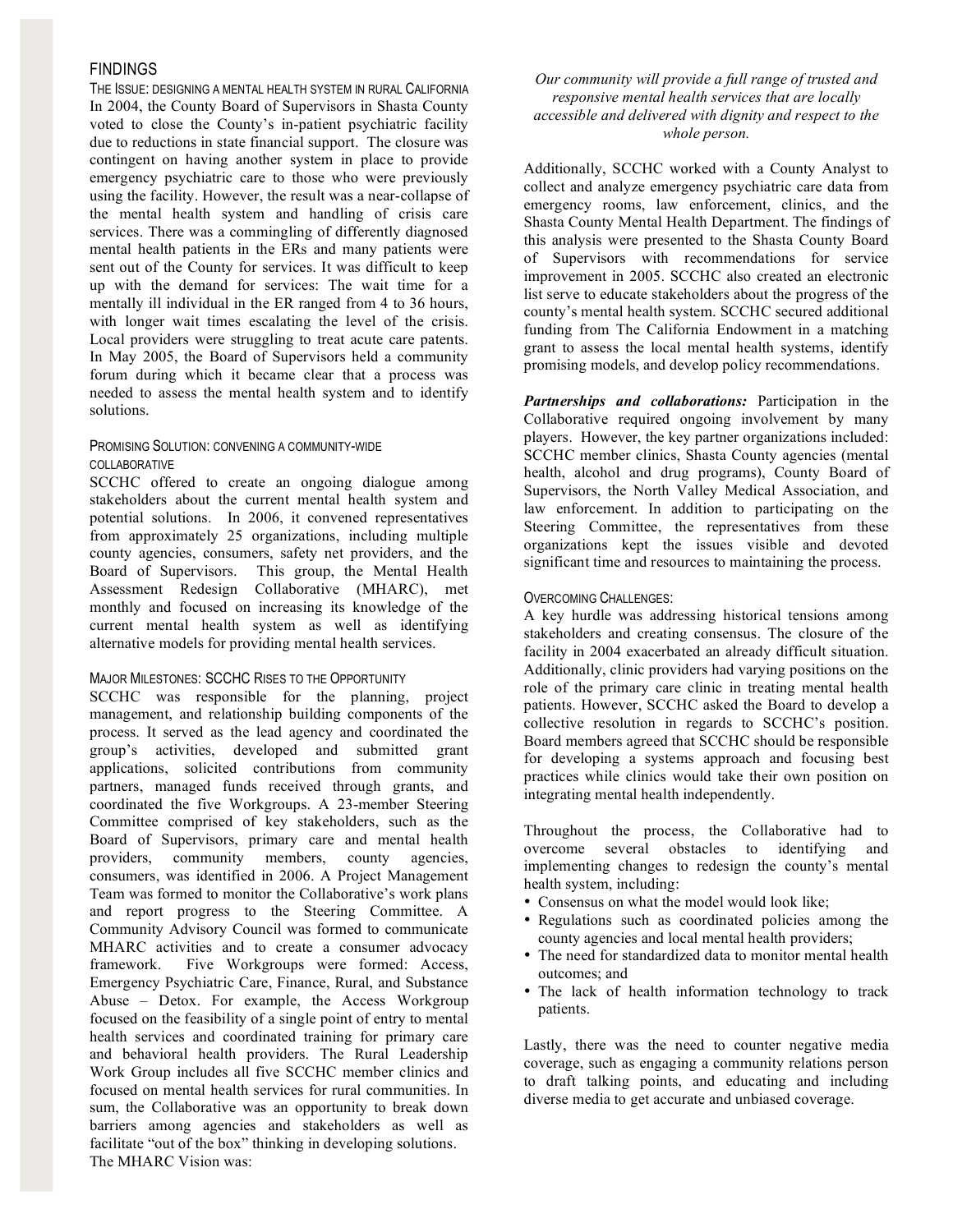### ACCOMPLISHMENTS AND BENEFITS

The Steering Committee met 20 - 30 times over two years and accomplished most of its objectives. The group made significant progress in identifying key problems that might warrant interventions. For example, the group discovered that 42 percent of mental health contacts were frequent users of mental health and emergency room services. Additionally, most of the mental health services are in Redding, CA but many people (50 percent) reside in outlying rural areas. As a result of these efforts, the Collaborative was able to develop and implement targeted policy recommendations, such as establishing the 24/7 crisis intervention center. Other achievements include:

*Expanded SCCHC advocacy capacity:* SCCHC expanded its capacity to facilitate community-based processes, including: Creation and implementation of collaborative, community-wide planning process that increased the visibility of SCCHC; Successful implementation of Team leadership approach with Collaborative participants; and Facilitating team building with the stakeholders as well as working as a team.

*Increased policymaker awareness of safety net and clinic policy issues***:** SCCHC conducted ongoing presentations to the Board of Supervisors on community mental health issues. A knowledgeable and supportive Supervisor served on the Steering Committee. Last, SCCHC worked with the Collaborative to advocate for mental health services, e.g., sent a letter to Board of Supervisors to maintain detox services*.*

*Increased policymaker support of safety net and clinic policy issues***:** The Collaborative resulted in financial and partnership benefits to SCCHC member clinics, such as two county contracts with Hill Country Community Clinic and one to Shasta Community Health Center.

*Strengthened clinic operations:* Member clinics benefited from being a key partner in the Collaborative and participating in the 2-year process. Key improvements to clinic operations included the development of Standards of Recovery, a 10-point quality improvement checklist to integrate behavioral health and primary care. Additionally, there was increased visibility of clinic services and the integrated behavioral health model. A county contract was awarded to Hill Country Community Clinic to expand its mental health services and provide a coordinated system of care to severely and persistently mentally ill patients on July 1, 2007. The goal is to develop similar contracts with the other SCCHC member clinics (e.g., a contract was awarded to Shasta Community Health Center in 2008 and another county contract was awarded to Hill Country Community Clinic in 2008 to launch and operate a Wellness Center for people with mental illness);

*Increased services for the underserved and uninsured:*  Significant progress was made in establishing a continuum of care for mental health patients, including providing more patients with a medical home. There was a shifting of resources to fund new services, such as 23-hour crisis center to stabilize patients and connect them to other services; and

*Improved health outcomes for targeted communities and populations:* MHARC activities contributed to improved health outcomes for users of mental health services. For example, there is evidence that the 24/7 crisis intervention center reduced the use of hospital care in Shasta County. Psychiatric hospital admissions declined from an average of 50 hospitalizations per month to an average of 35 hospitalizations per month in the two years following the opening of the 24/7 crisis intervention center. Additionally, psychiatric inpatient hospitalization days declined from 436 days per month to 344 hospitalization days per month in the three years after the opening of the center.

**Clinic Experience – Hill Country Health and Wellness Center.** Located in Eastern Shasta County, Hill Country achieved significant visibility through the MHARC process. Consequently, it was awarded two multi-year contracts by Shasta County to expand its mental health services. The Center hired a full-time Licensed Social Worker and a Case Manager to provide intensive care management services, e.g., housing assistance. Through expanding services, the Center has increased provision of behavioral services, from 279 behavioral patients (1,503 visits) in 2006 to 410 behavioral health patients (3,135 visits) in 2009.The second contract was for wellness services using the "recovery" model or where mental health patients play an active role in determining their course of treatment. In 2009, 110 individuals participated in wellness activities, with many people participating many times each month. Last, the Center added a full-time Mental Health Nurse Practitioner in November 2009, increasing patient access to psychiatric services and increasing the quality of the Center's primary care and behavioral health services.

## FACTORS FOR SUCCESS

Significant staffing and resources were required to work with the many stakeholders and Workgroups. SCCHC had two dedicated part-time staff members that were in charge of the overall planning and technical issues, such as identifying financial resources. Additional funding (\$138,000) was secured from the 17 local investors, such as the clinics and county. A separate grant from The Endowment for \$149,000 also was secured. An outside consultant was hired to conduct grass-roots activities and work with the many stakeholders. Upwards of 70 people representing nearly two dozen organizations participated in the Collaborative.

#### LESSONS LEARNED

Bringing diverse stakeholders together and creating a dialogue around a seemingly intractable problem such as repairing a dysfunctional mental health system is no small feat. SCCHC had to overcome many challenges historical and systemic. Different stakeholders bring different issues and perspectives to the table. However,